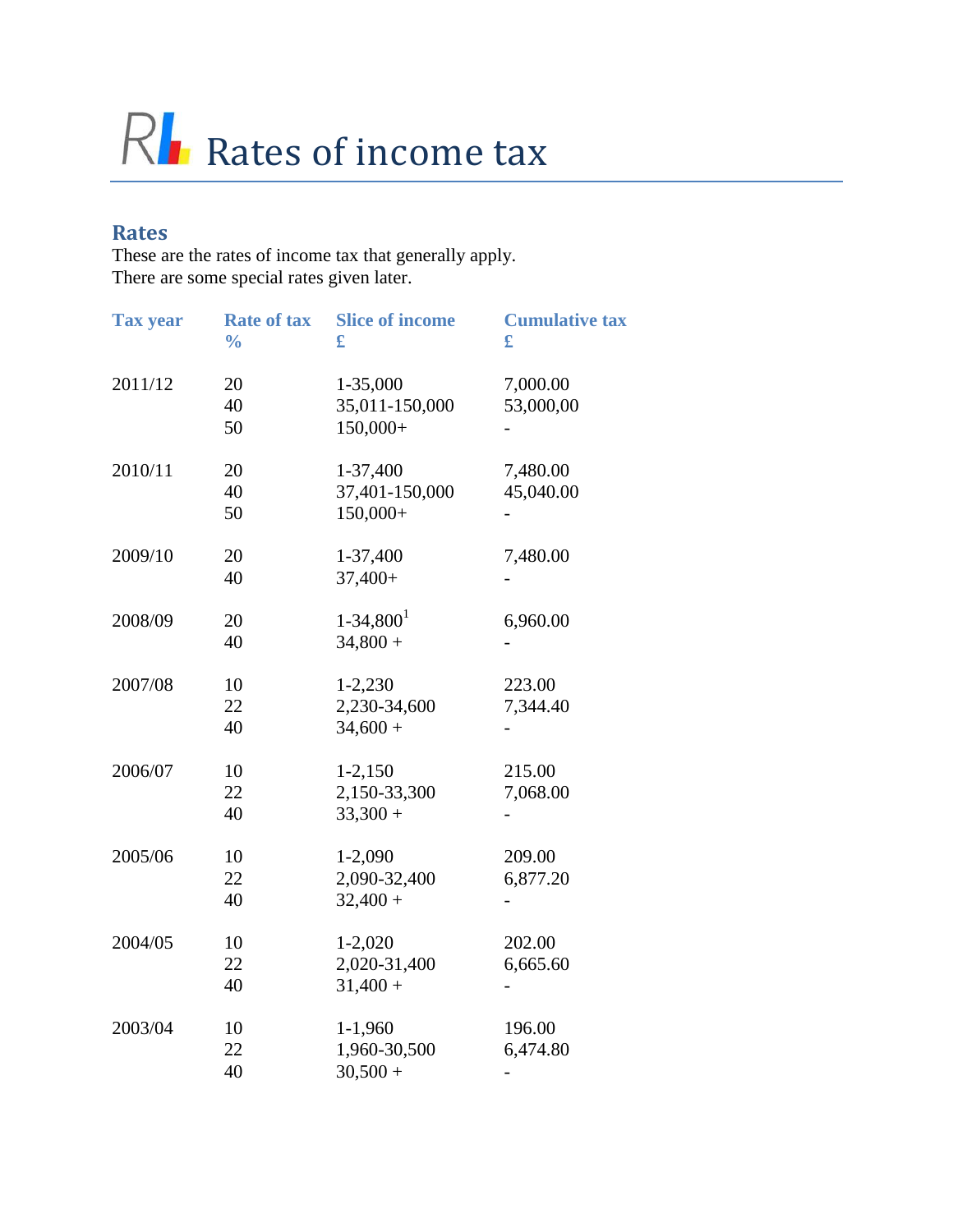| 2002/03   | 10<br>22<br>40 | $1-1,920$<br>1,920-29,900<br>$29,900 +$   | 192.00<br>6,346.60 |
|-----------|----------------|-------------------------------------------|--------------------|
| 2001/02   | 10<br>22<br>40 | 1-1,880<br>1,880-29,400<br>$29,400 +$     | 188.00<br>6,242.40 |
| 2000/01   | 10<br>22<br>40 | $1 - 1,520$<br>1,520-28,400<br>$28,400 +$ | 152.00<br>6,065.60 |
| 1999/2000 | 10<br>23<br>40 | $1 - 1,500$<br>1,500-28,000<br>$28,000 +$ | 150.00<br>6,245.00 |
| 1998/99   | 20<br>23<br>40 | $1-4,300$<br>4,300-27,100<br>$27,100+$    | 860.00<br>6,104.00 |
| 1997/98   | 20<br>23<br>40 | $1-4,100$<br>4,100-26,100<br>$26,100+$    | 820.00<br>5,880.00 |
| 1996/97   | 20<br>24<br>40 | 1-3,900<br>3,900-25,500<br>$25,500 +$     | 780.00<br>5,964.00 |
| 1995/96   | 20<br>25<br>40 | $1 - 3,200$<br>3,201-24,300<br>$24,300 +$ | 640.00<br>5,915.00 |
| 1994/96   | 20<br>25<br>40 | 1-3,000<br>3,001-23,700<br>$23,700+$      | 600.00<br>5,775.00 |
| 1993/94   | 20<br>25<br>40 | $1 - 2,500$<br>2,500-23,700<br>$23,700+$  | 500.00<br>5,800.00 |
| 1992/93   | 20<br>25<br>40 | $1 - 2,000$<br>2,001-23,700<br>$23,700+$  | 400.00<br>5,825.00 |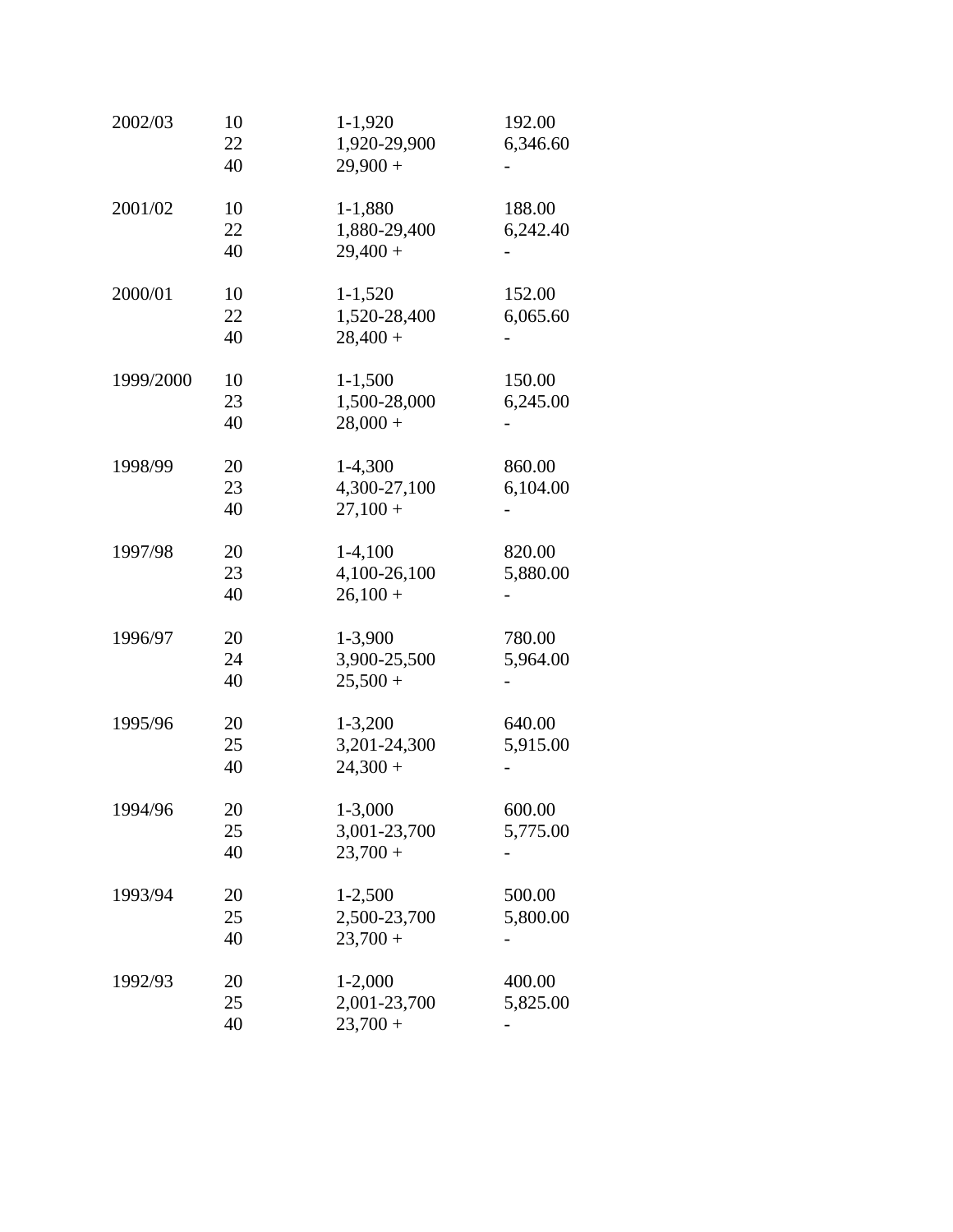| 1991/92 | 25<br>40 | 1-23,700<br>$23,700 +$ | 5,925.00 |
|---------|----------|------------------------|----------|
| 1990/91 | 25<br>40 | 1-20,700<br>$20,700 +$ | 5,175.00 |
| 1989/90 | 25<br>40 | 1-20,700<br>$20,700 +$ | 5,175.00 |
| 1988/89 | 25<br>40 | 1-19,300<br>$19,300 +$ | 4,825.00 |

<sup>1</sup> This limit was originally set at £36,000 but was reduced in October 2008 with retrospective effect to April 2008

### **Rates before 1988/89**

| <b>Tax</b>  | 25%                      | <b>Basic</b> | up to  | 40%        | 45%    | 50%    | 55%    | 60%     | 65%    | 70%        | 75%        | 83%     |
|-------------|--------------------------|--------------|--------|------------|--------|--------|--------|---------|--------|------------|------------|---------|
| <b>vear</b> | to                       | rate         | £      | £          | £      | £      | £      | £       | £      | £          | £          | £       |
| 87/88       | $\overline{\phantom{0}}$ | 27%          | 17.900 | 20,400     | 25,400 | 33,300 | 41,200 | balance |        |            |            |         |
| 86/87       | $\overline{\phantom{a}}$ | 29%          | 17,200 | 20,200     | 25,400 | 33,300 | 41,200 | balance |        |            |            |         |
| 85/86       | $\overline{\phantom{a}}$ | 30%          | 16.200 | 19.200     | 24,400 | 32,300 | 40.200 | balance |        |            |            |         |
| 84/85       | $\overline{\phantom{a}}$ | 30%          | 15,400 | 18,200     | 23,100 | 30,600 | 38,100 | balance |        |            |            |         |
| 83/84       | $\overline{\phantom{a}}$ | 30%          | 14.600 | 17,200     | 21,800 | 28,900 | 36,000 | balance |        |            |            |         |
| 82/83       | $\blacksquare$           | 30%          | 12,800 | 16.100     | 19.100 | 25,300 | 31,500 | balance |        |            |            |         |
| 81/82       | $\blacksquare$           | 30%          | 11,250 | 13,250     | 16,750 | 22,250 | 27,750 | balance |        |            |            |         |
| 80/81       | -                        | 30%          | 11,250 | 13,250     | 16,750 | 22,250 | 27,750 | balance |        |            |            |         |
| 79/80       | 750                      | 30%          | 10.000 | 12,000     | 15,000 | 20,000 | 25,000 | balance |        |            |            |         |
| 78/79       | 750                      | 30%          | 8,000  | 9,000      | 10,000 | 11,000 | 12,500 | 14,000  | 16,000 | 18,500     | 24,000     | balance |
| 77/78       | $\overline{\phantom{0}}$ | 34%          | 6,000  | 7,000      | 8,000  | 9,000  | 10,000 | 12,000  | 14,000 | 16,000     | 21,000     | balance |
| 76/77       | $\overline{\phantom{a}}$ | 35%          | 5,000  | 5,500      | 6,500  | 7,500  | 8,500  | 10,000  | 12,000 | 15,000     | 20,000     | balance |
| 75/76       | $\overline{\phantom{a}}$ | 35%          | 4,500  | 5,000      | 6,000  | 7,000  | 8,000  | 10,000  | 12,000 | 15,000     | 20,000     | balance |
|             |                          |              |        | <b>38%</b> | 43%    | 48%    | 53%    | 58%     | 63%    | 68%        | <b>73%</b> | 83%     |
| 74/75       |                          | 33%          | 4,500  | 5,000      | 6,000  | 7,000  | 8,000  | 10,000  | 12,000 | 15,000     | 20,000     | balance |
|             |                          |              |        | 40%        | 45%    | 50%    | 55%    | 60%     | 65%    | <b>70%</b> | 75%        | 83%     |
| 73/74       |                          | 30%          | 5,000  | 6,000      | 7,000  | 8.000  | 10.000 | 12,000  | 15,000 | 20,000     | balance    |         |

Before 1973, a different method was used.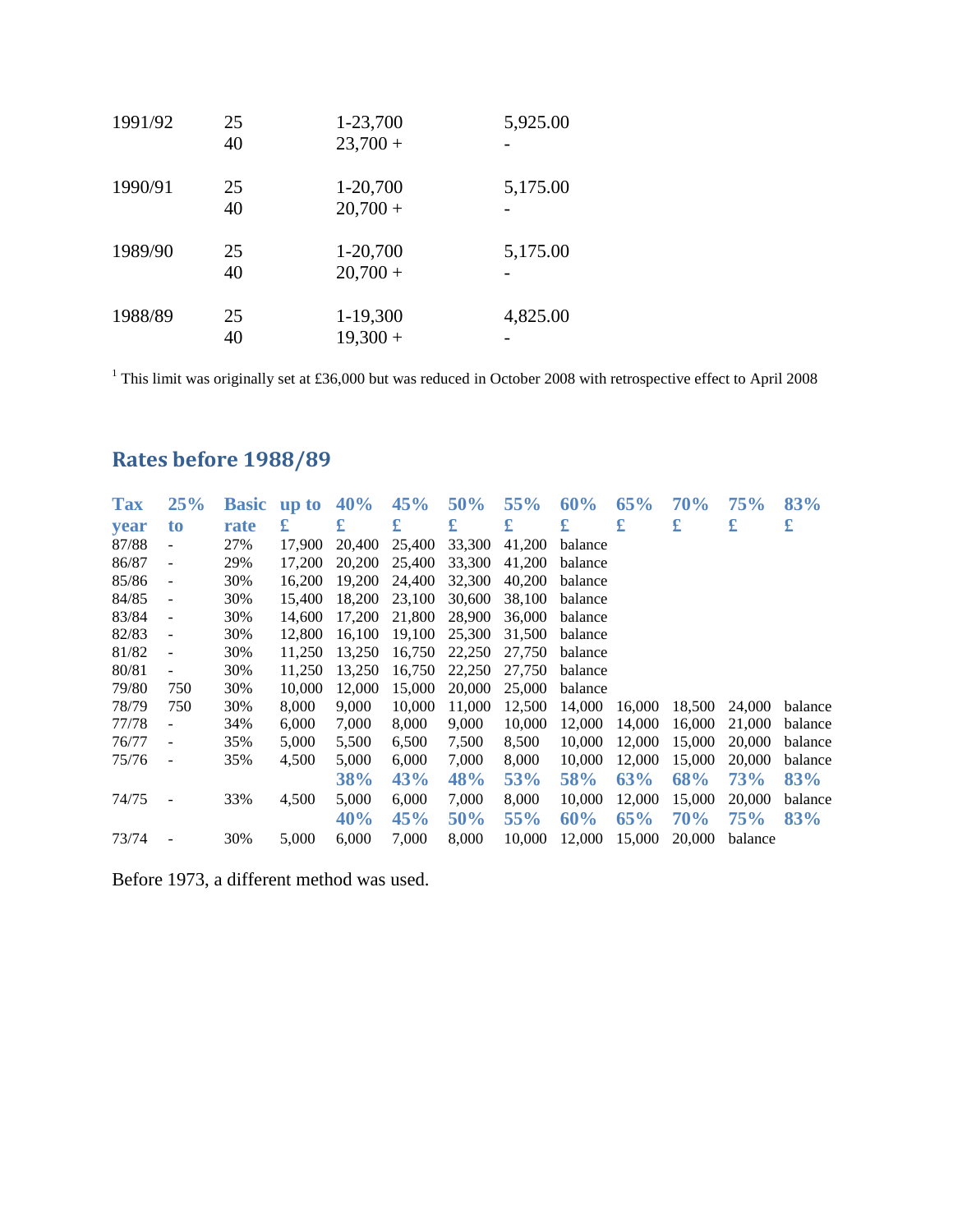## Special rates of income tax

#### **Composite rate**

This was a special rate charged on deposit accounts between 1973/74 and 1990/91 (not given).

#### **Construction Industry Scheme**

| <b>Tax years</b>  | <b>Rate</b>         |
|-------------------|---------------------|
| 2007/08-2011/12   | $20\%$ <sup>1</sup> |
| 2000/01-2006/07   | 18%                 |
| 1997/98-1999/2000 | 23%                 |
| 1995/96-1996/97   | $24\%$ <sup>2</sup> |
| 1988/89-1994/95   | $25%^{2}$           |

 $1$  From 2007/08, there is also a higher rate of 30%

 $2$  The 25% rate applied from 31 October 1995

#### **Gift Aid**

| <b>Rate</b> |
|-------------|
| 25%         |
| 28.205%     |
| 29.870\%    |
|             |

Gift Aid reclaims tax at the grossed up equivalent to the basic rate of income tax, except that for the two years of 2008/09 and 2009/10, tax may be reclaimed on the grossed up equivalent of 22% even though the basic rate is 20%

#### **Grossed up rates**

| <b>Tax rate</b> | <b>Grossed up rate</b> |
|-----------------|------------------------|
| 10%             | 11.111%                |
| 20%             | 25.000%                |
| 22%             | 28.205%                |
| 23%             | 29.870%                |
| 24%             | 31.579%                |
| 25%             | 33.333%                |
| 40%             | 66.667%                |
| 50%             | 100%                   |

The grossed up rate is the amount which must be added to a figure so that when the tax rate is subtracted, it returns to the original figure.